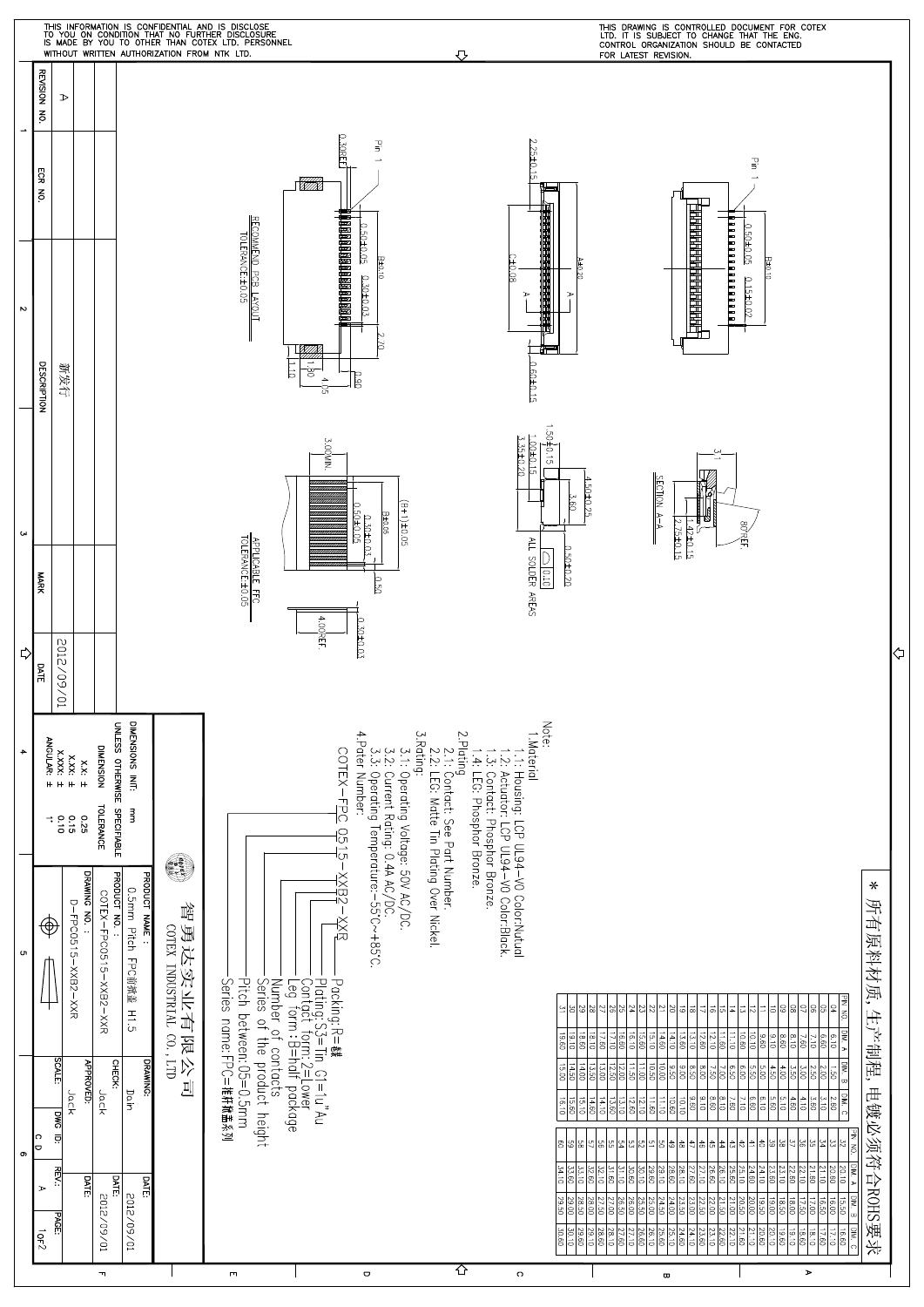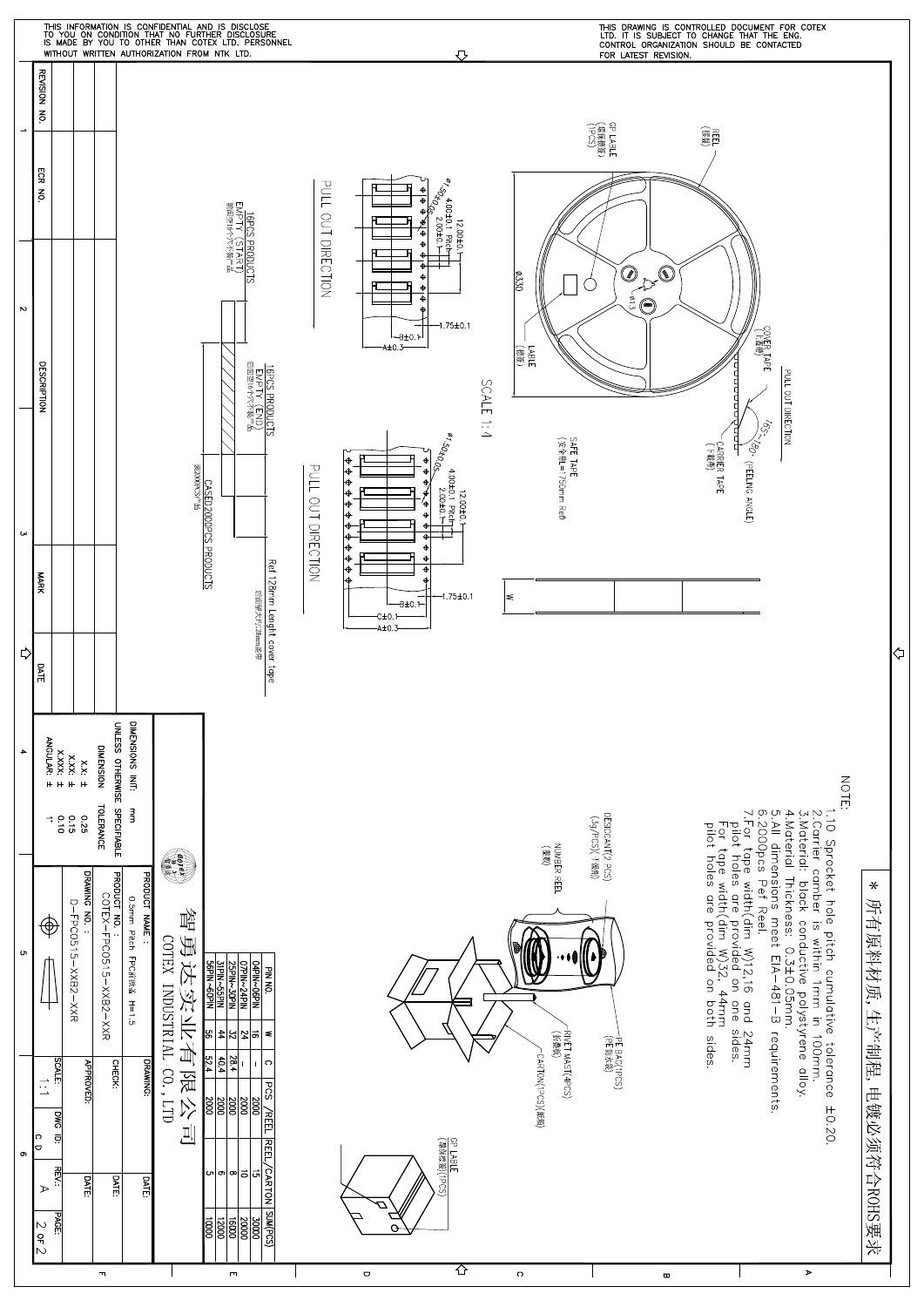### **1. SCOPE**

This specification covers the 0.5mm Pitch cover type FPC connector.

### **2.ORDERING INFORMATION**

| PART NO.: <b>COETEX---<u>FPC     05</u> <u>15</u>---<u>XX     B</u> <u>2</u>---<u>XX     R</u></b> |  |  |  |  |
|----------------------------------------------------------------------------------------------------|--|--|--|--|
| $(1)$ $(2)$ $(3)$ $(4)$ $(5)$ $(6)$ $(7)$ $(8)$                                                    |  |  |  |  |

| <b>1</b> Series name   | FPC==推杆掀盖系列          | FPCL=推杆拉拔系列             |                         |  |
|------------------------|----------------------|-------------------------|-------------------------|--|
| 2 Pitch between        | $03=0.3$ mm Pitch    | 05=0.5mm Pitch          | $10=1.0$ mm Pitch       |  |
|                        | 09/10=1.0mm Height   | 12=1.2mm Height         | 14/15=1.5mm Height      |  |
| <b>3Product height</b> | 19/20=2.0mm Height   | 25=2.5mm Height         | 30=3.0mm Height         |  |
| 4 Number of contacts   | 0.3-Pitch系列=13~71    | 0.5-Pitch系列=04~60       | 1.0-Pitch系列=04~30       |  |
| <b>5Shell form</b>     | A=全包Full package     | B=半包Half package        |                         |  |
| <b>6</b> Contact form  | 1=Upper contact type | 2=Lower contact type    | 3=Double contact type   |  |
| <b><i>OPlating</i></b> | S3=Tin over Nickel   | G1=1u"gold flash Nickel | G3=3u"gold flash Nickel |  |
| <b>8</b> Packaging     | T=TUBE管装             | R=CARRY TAPE卷装          |                         |  |

### **3. CONNECTOR DIMENSIONS**

See product drawings.

# **4. ACCOMMODATED P.C.B LAYOUT**

See product drawings.

### **5. MATERIAL**

| <b>Parts</b>            | <b>Materials</b>                                 |
|-------------------------|--------------------------------------------------|
| Housing                 | High Temperature plastic, Color: Natual, UL94V-0 |
| Actuator                | High Temperature plastic, Color:Black, UL94V-0   |
| Contacts                | Copper Alloy                                     |
| <b>Contacts Plating</b> | Tin or Au plated over Nickel                     |
| Shell                   | Copper Alloy                                     |
| Shell Plating:          | Tin plated over Nickel                           |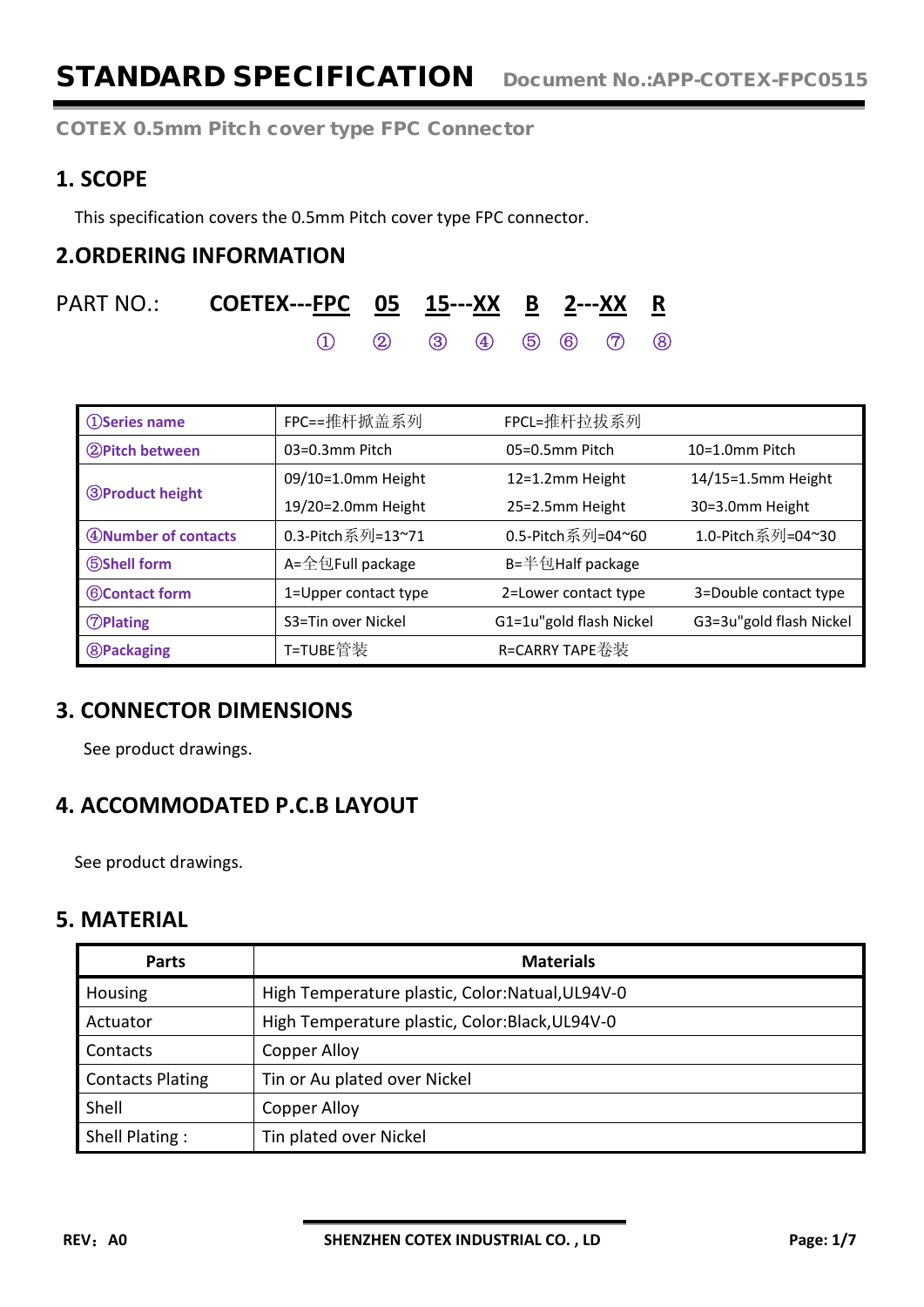## **6. RATING**

| <b>ITEM</b>                  | <b>STANDARD</b>                    |
|------------------------------|------------------------------------|
| Voltage Rating (Max.)        | 50 V AC/DC                         |
| <b>Current Rating (Max.)</b> | 0.4 A AC/DC Max                    |
| <b>Operating Temperature</b> | $-55^{\circ}$ C ~ +85 $^{\circ}$ C |
| <b>Storage Temperature</b>   | $-10^{\circ}$ C ~ +50 $^{\circ}$ C |
| Recommended FPC              | Thickness:=0.30±0.03mm gold plated |

## **7.PERFORMANCE**

| <b>ITEM</b>                               | <b>TEST CONDITION</b>                                                                                                                               | <b>REQUIRMENT</b>                                        |
|-------------------------------------------|-----------------------------------------------------------------------------------------------------------------------------------------------------|----------------------------------------------------------|
|                                           | <b>ELECTRICAL PERFORMANCE</b>                                                                                                                       |                                                          |
| <b>Contact Resistance</b>                 | Mate applicable FPC and measure by dry circuit,<br>20mV Max, 10mA.                                                                                  | $100 \text{ m}\Omega$ Max.                               |
| <b>Insulation Resistance</b>              | Mate applicable FPC and apply 500V DC between<br>adjacent terminal or ground.                                                                       | 50 MΩ Min                                                |
| Dielectric Strength                       | Mate applicable FPC, apply 250V AC(rms)<br>for 1 minute between adjacent terminal or<br>ground.                                                     | No Breakdown                                             |
| <b>MECHANICAL PERFORMANCE</b>             |                                                                                                                                                     |                                                          |
| Contact retention<br>force                | Apply axial pull out force at the rate of 25±3<br>mm/minute on the terminal assembled in the<br>housing.                                            | $0.1$ kgf $(1.0N)$ Min                                   |
| FPC retention<br>force                    | Insert the actuator, pull the FPC at a rate of<br>25±3mm per minute.                                                                                | 0.03kgf(0.3N)/pin Min                                    |
|                                           | Mate connectors and subject to the following<br>vibration conditions, for period of 2 hours in each                                                 | 1) Appearance:<br>No Breakdown                           |
| Vibration                                 | of 3 mutually perpendicular axes, passing DC<br>1mA during the test.<br>Amplitude: 1.5mm P-P<br>Frequency: $10\!\sim\!55\!\sim\!10$ Hz in 1 minute. | 2) Contact Resistance:<br>$100 \text{ m}\Omega$ Max.     |
| Repeated Actuator<br>Insertion/Withdrawal | Insert and withdraw actuator up to 20 cycles at<br>the speed rate of less than 10 cycles/minute                                                     | 1) Appearance:<br>No Breakdown<br>2) Contact Resistance: |
|                                           |                                                                                                                                                     | 100 mΩ Max.                                              |
|                                           | <b>ENVIRONMENTAL PERFORMANCE AND OTHERS</b>                                                                                                         |                                                          |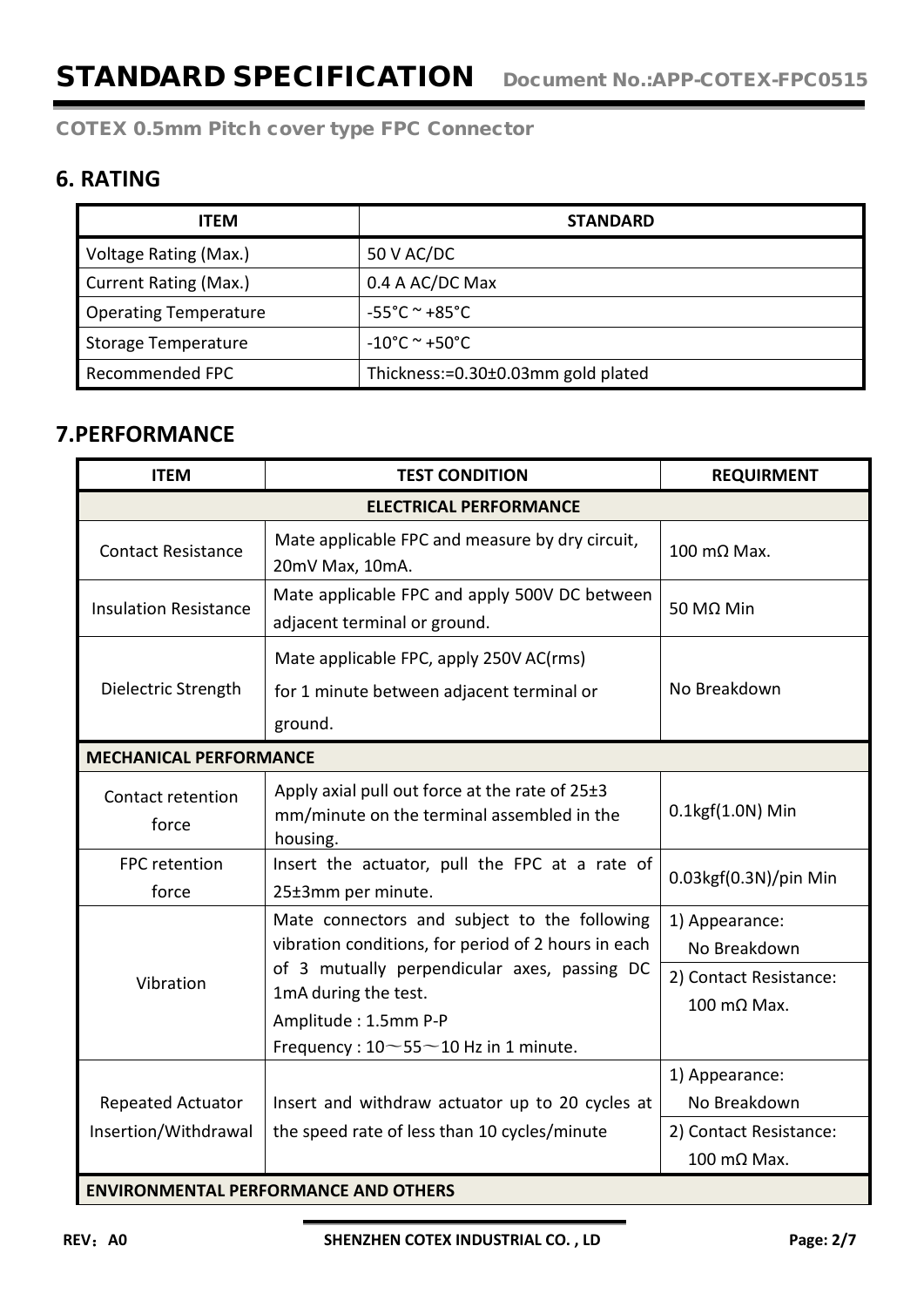|                            | Mate applicable FPC and subject to the                                                    | 1) Appearance:<br>No Breakdown |
|----------------------------|-------------------------------------------------------------------------------------------|--------------------------------|
|                            | following conditions for 5 cycles.                                                        | 2) Contact Resistance:         |
|                            | Upon completion of the exposure period, the                                               | 100 mΩ Max.                    |
|                            | test specimens shall be conditioned at ambient                                            |                                |
| <b>Temperature Cycling</b> | room conditions for 1 to 2 hours, after which                                             |                                |
|                            | the specified measurements shall be performed.                                            |                                |
|                            | 1 cycle                                                                                   |                                |
|                            | a) $-55\pm3$ °C 30 minutes                                                                |                                |
|                            | b) $+85\pm3$ °C 30 minutes                                                                |                                |
|                            | (Transit time shall be with in 3 minutes)                                                 |                                |
|                            | Mate applicable FPC and expose to 85±2°C for 96                                           | 1) Appearance:                 |
|                            | hours. Upon completion of the exposure period,                                            | No Breakdown                   |
|                            | the test specimens shall be conditioned at                                                |                                |
| <b>Heat Resistance</b>     | ambient room conditions for 1 to 2 hours, after                                           | 2) Contact Resistance:         |
|                            | which the specified measurements shall be                                                 | 100 mΩ Max.                    |
|                            | performed                                                                                 |                                |
|                            | Mate applicable FPC and expose to -40±2°C for 96                                          | 1) Appearance:                 |
|                            | hours. Upon completion of the exposure period,                                            | No Breakdown                   |
| Cold Resistance            | the test specimens shall be conditioned at                                                |                                |
|                            | ambient room conditions for 1 to 2 hours, after                                           | 2) Contact Resistance:         |
|                            | which the specified measurements shall be                                                 | 100 mΩ Max.                    |
|                            | performed                                                                                 |                                |
|                            | Mate applicable FPC and expose to $40 \pm 2^{\circ}$ C,                                   | 1) Appearance:                 |
|                            | relative humidity 90 to 95% for 96 hours.                                                 | No Breakdown                   |
| humidity                   | Upon completion of the exposure period, the test                                          | 2) Contact Resistance:         |
|                            | specimens shall be conditioned at ambient room                                            | $100 \text{ m}\Omega$ Max.     |
|                            | conditions for 1 to 2 hours, after which the<br>specified measurements shall be performed |                                |
|                            |                                                                                           | 1) Appearance:                 |
|                            | Mate applicable FPC and expose to the following                                           | No detrimental corrosion       |
|                            | salt mist conditions. Upon completion of the                                              | allowed in contact area        |
|                            | exposure period, salt deposits shall be removed                                           | and base metal exposed         |
| Salt Spray                 | by a gentle wash or dip in running water, after                                           | 2) Contact Resistance:         |
|                            | which the specified measurements shall be                                                 | 100 mΩ Max.                    |
|                            | performend.                                                                               |                                |
|                            |                                                                                           |                                |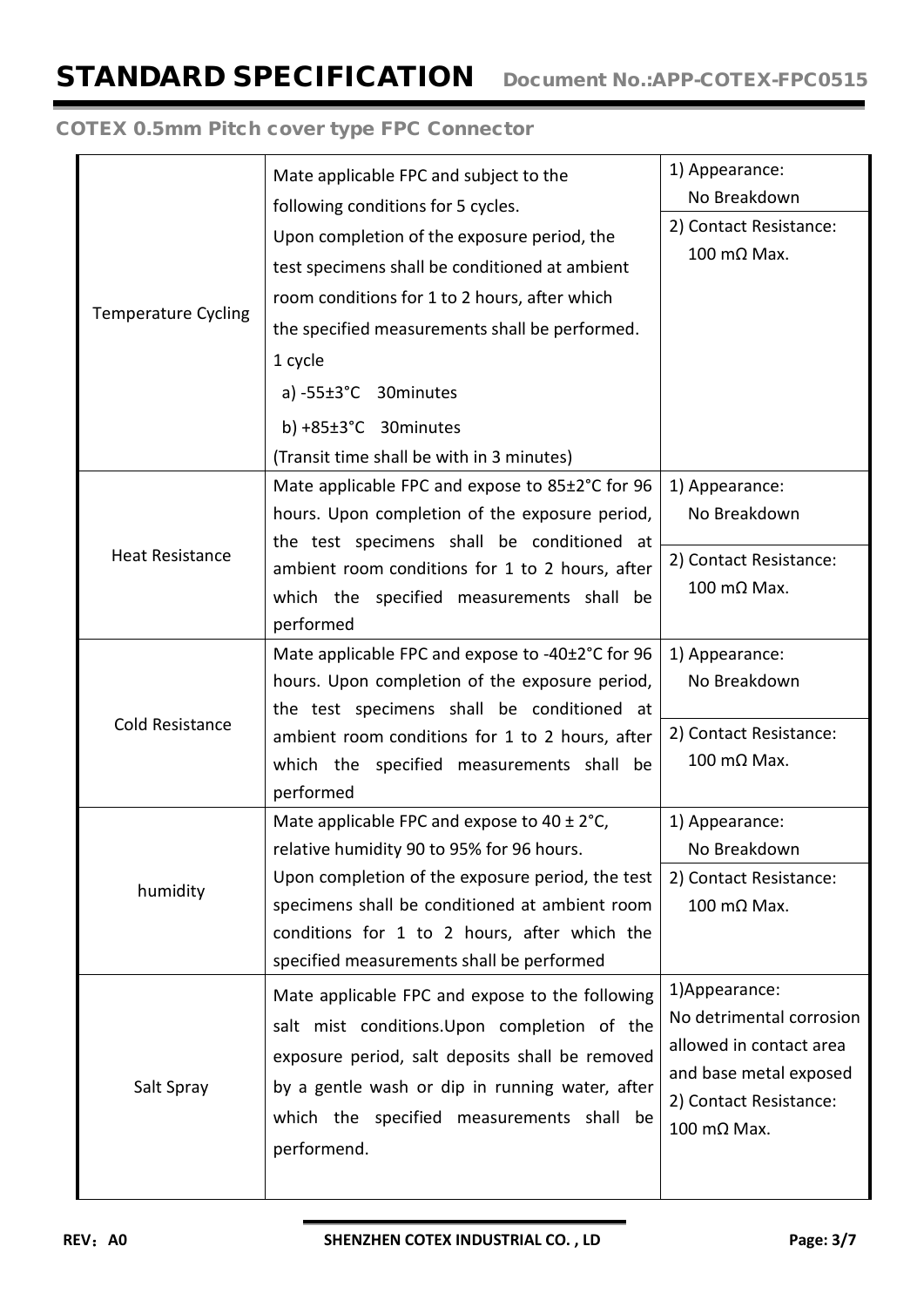|                | <b>NaCl solution</b>                                  |                       |
|----------------|-------------------------------------------------------|-----------------------|
|                | Concentration<br>$:5 \pm 1\%$                         |                       |
|                | : 12 hours<br>Spray time                              |                       |
|                | Ambient temperature<br>: $35 \pm 2^{\circ}$ C         |                       |
|                | Tip of solder tails and fitting nails into the molten | Solder coverage 95%   |
| Solder ability | solder (held at 245±5°C) up to 0.1mm from the         | min.                  |
|                | bottom of the housing for $3\pm0.5$ seconds           |                       |
|                | When reflowingRefer to paragragh 8.                   | Appearance:           |
| Resistance to  | Soldering iron method                                 | No deformation and no |
| Soldering Heat | Solder time : 5 seconds Max.                          | bubble                |
|                | Solder temperature : 350±10°C.                        |                       |

### **8.TEMPERATURE CONDITION GRAPH**

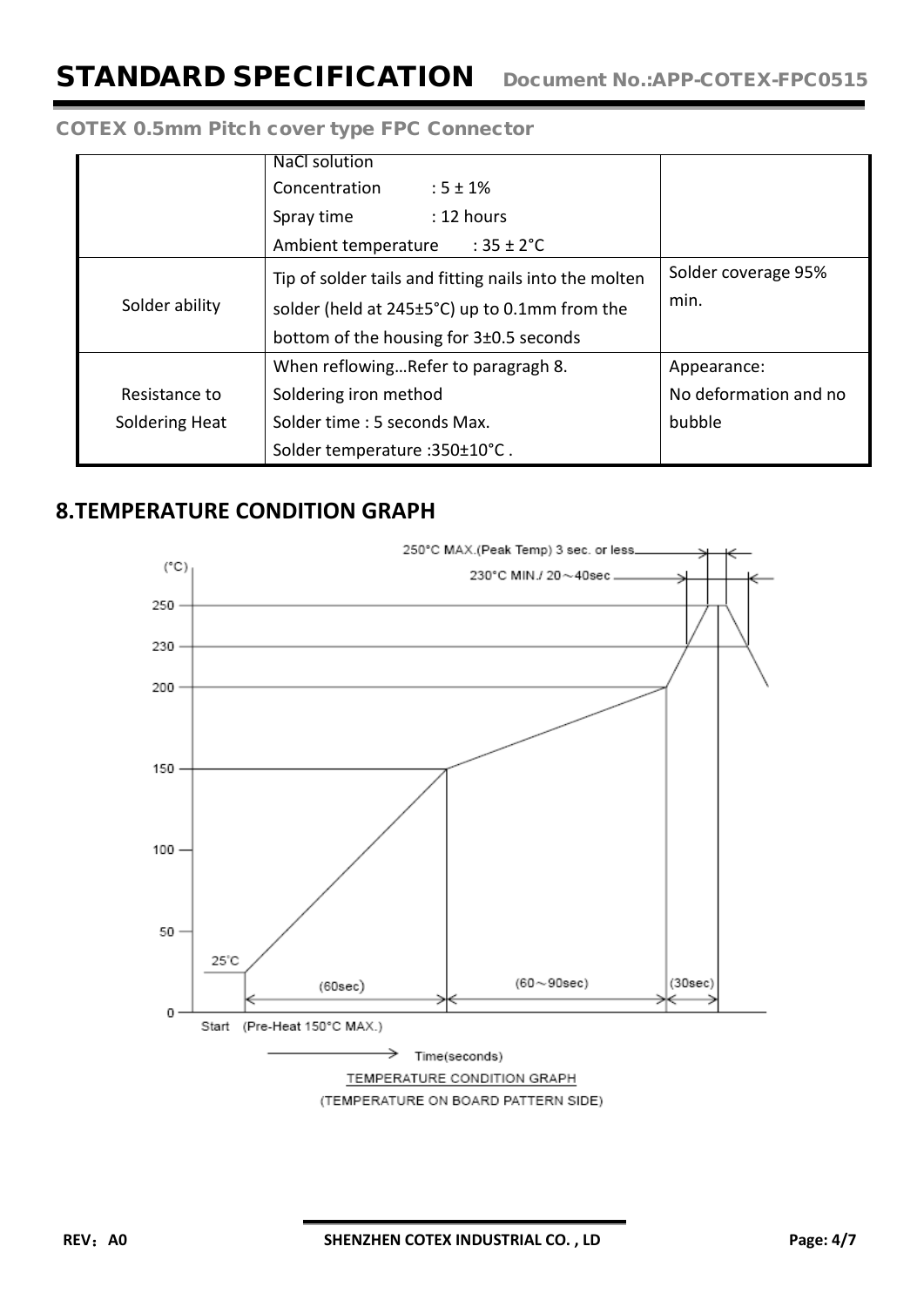# STANDARD SPECIFICATION Document No.:APP-COTEX-FPC0515

### COTEX 0.5mm Pitch cover type FPC Connector

### **9.OPERATION AND PRECAUTION**

|                                                                                                                                                   | <b>OPERATION</b> |  |  |  |  |
|---------------------------------------------------------------------------------------------------------------------------------------------------|------------------|--|--|--|--|
| $\bigcirc$<br>Lift up the actuator.Use thumb or<br>index finger.                                                                                  |                  |  |  |  |  |
| $\circled{2}$<br>Fully insert the FPC in the connector<br>parallel to mounting surface, with the<br>exposed conductive traces facing<br>down      |                  |  |  |  |  |
| $\circledS$<br>Ratate down the actuator until firmly<br>closed.It is critical that the inserted<br>FPC is not moved and remains fully<br>inserted |                  |  |  |  |  |
| $\circled{4}$<br>Lift up the actutor.Carefully withdraw<br>the FPC.                                                                               | 135              |  |  |  |  |
| <b>PRECAUTION</b>                                                                                                                                 |                  |  |  |  |  |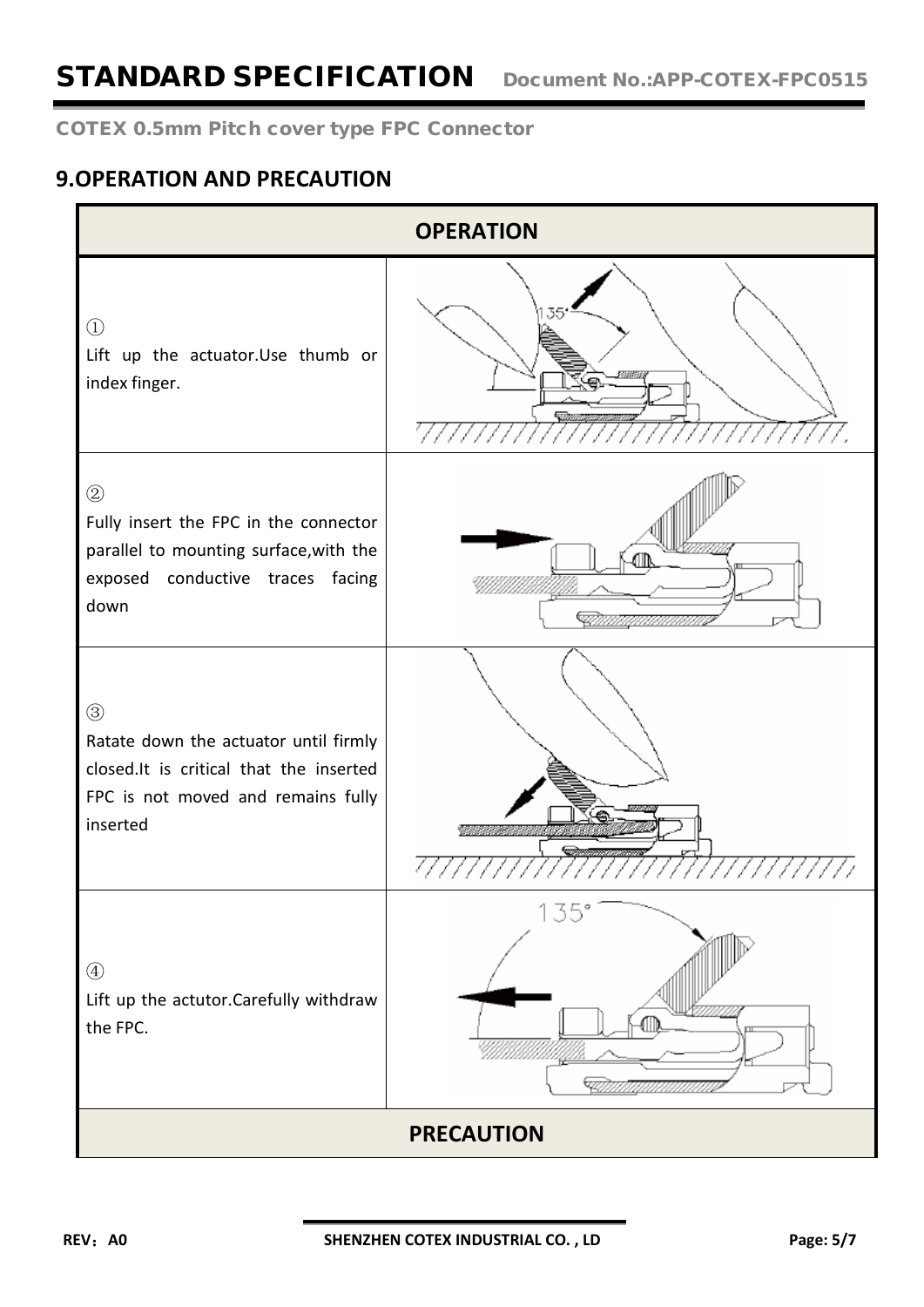# STANDARD SPECIFICATION Document No.:APP-COTEX-FPC0515

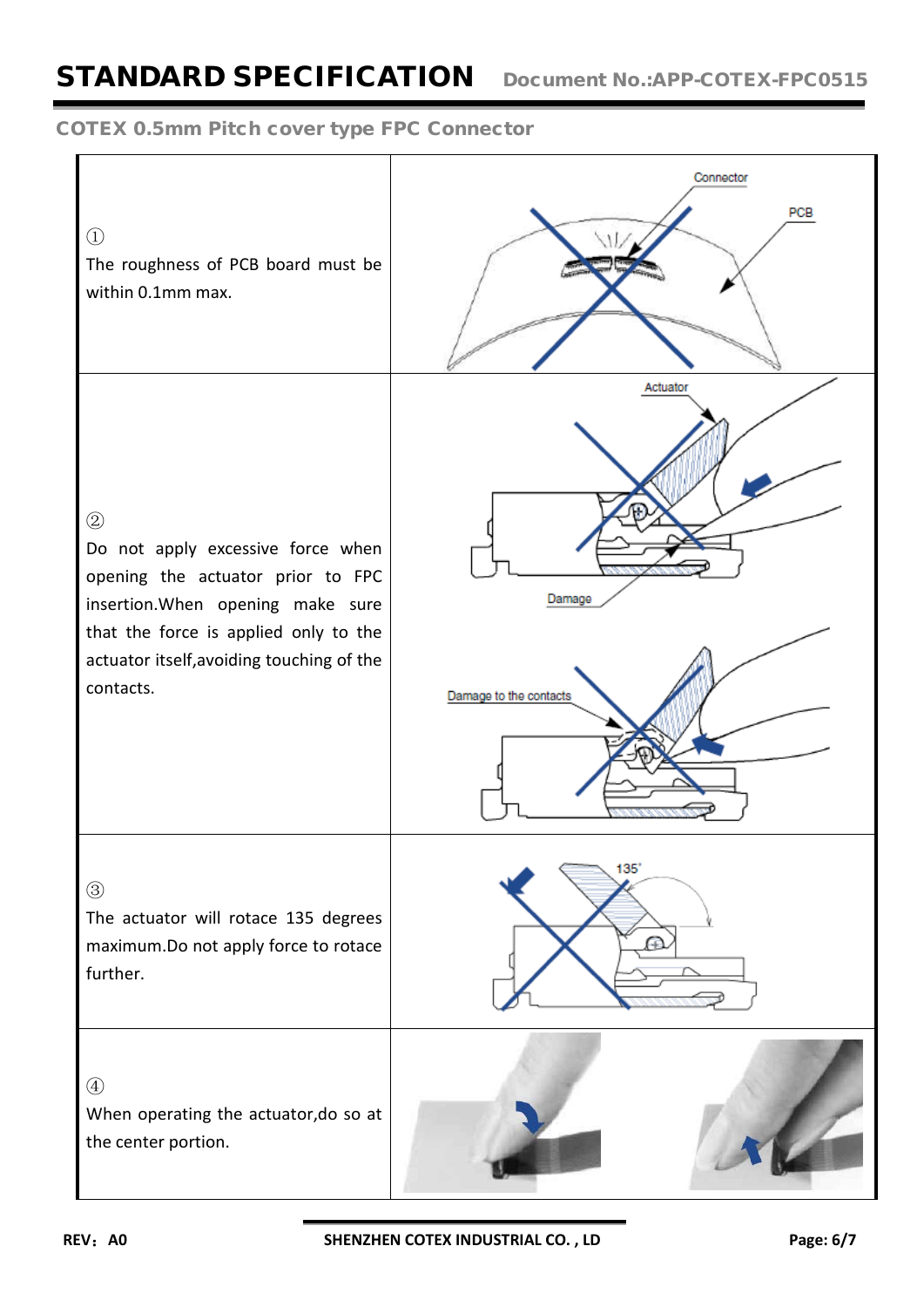# STANDARD SPECIFICATION Document No.:APP-COTEX-FPC0515

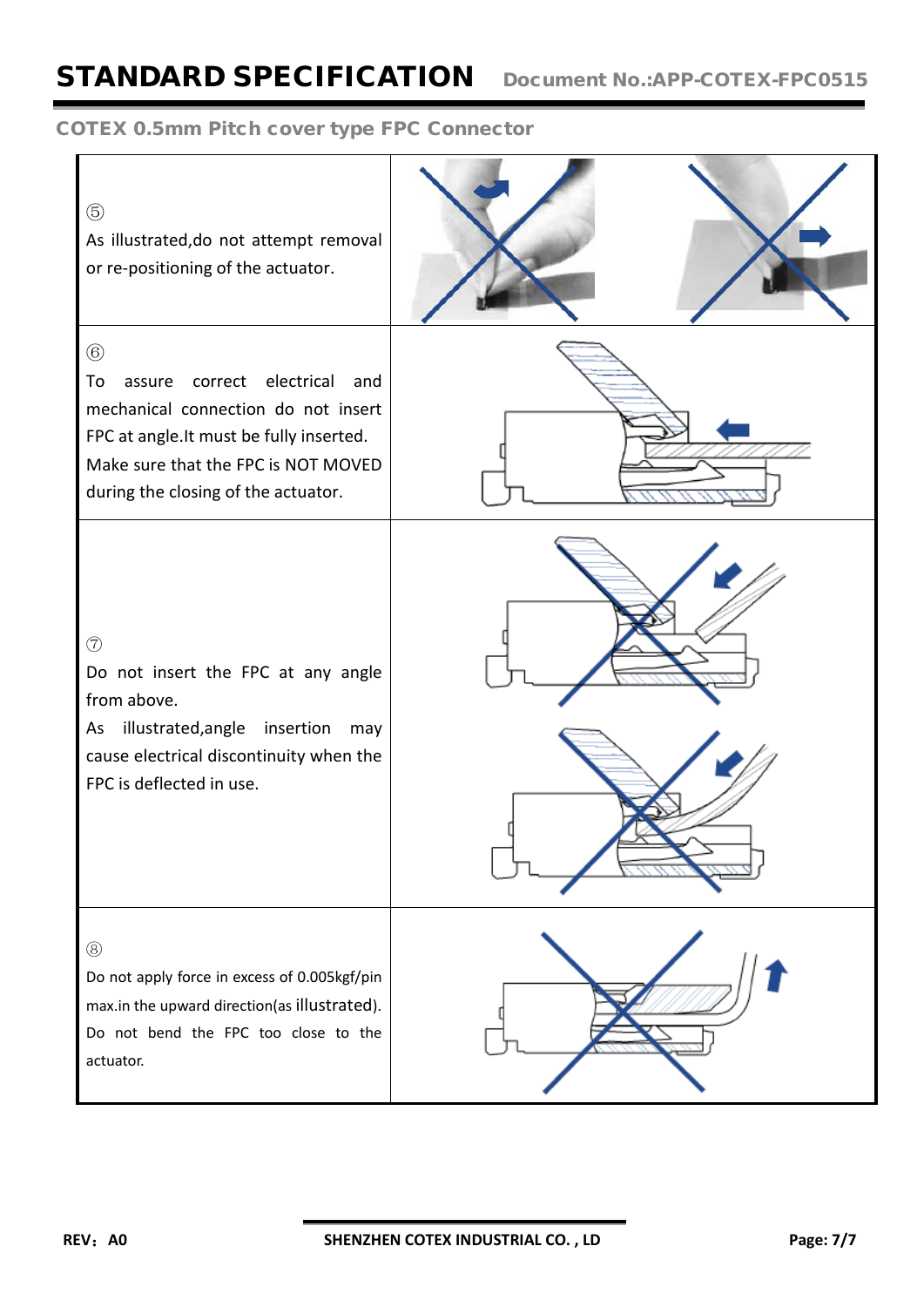### **1. SCOPE**

This test report covers the 0.5mm Pitch cover type FPC connector.

### **2. TEST SAMPLES**

This test samples were randomly selected from normal current production lots and the following part numbers were used for test.

### **3. TEST SEQUENCE**

|                              |        | <b>TEST GROUP</b> |             |        |        |        |        |        |        |
|------------------------------|--------|-------------------|-------------|--------|--------|--------|--------|--------|--------|
| <b>TEST ITEM</b>             | A      | B                 | $\mathbf c$ | D      | E      | F      | G      | H      |        |
| Examination appearance       | $\ast$ | $\ast$            | $\ast$      | *      | $\ast$ | *      | *      | $\ast$ |        |
| <b>Contact Resistance</b>    |        |                   | $\ast$      | $\ast$ | $\ast$ |        |        |        |        |
| <b>Insulation Resistance</b> |        |                   | $\ast$      | $\ast$ | $\ast$ |        |        |        |        |
| Dielectric Withstand Voltage |        |                   | $\ast$      | $\ast$ | $\ast$ |        |        |        |        |
| Contact retention force      | $\ast$ |                   |             |        |        |        |        |        |        |
| FPC retention force          | $\ast$ |                   |             |        |        |        |        |        |        |
| Vibration                    |        | $\ast$            |             |        |        |        |        |        |        |
| Repeated Actuator            |        |                   | $\ast$      |        |        |        |        |        |        |
| Insertion/Withdrawal         |        |                   |             |        |        |        |        |        |        |
| <b>Temperature Cycling</b>   |        |                   |             | $\ast$ |        |        |        |        |        |
| <b>Heat Resistance</b>       |        |                   |             |        | $\ast$ |        |        |        |        |
| <b>Cold Resistance</b>       |        |                   |             |        | $\ast$ |        |        |        |        |
| humidity                     |        |                   |             |        |        | $\ast$ |        |        |        |
| Salt Spray                   |        |                   |             |        |        |        | $\ast$ |        |        |
| Solder ability               |        |                   |             |        |        |        |        | $\ast$ |        |
| Resistance to Soldering Heat |        |                   |             |        |        |        |        |        | $\ast$ |

|                | <b>Revision resume record</b> |                 |             |            |  |  |  |  |
|----------------|-------------------------------|-----------------|-------------|------------|--|--|--|--|
| <b>REV</b>     | <b>DATA</b>                   | Change content  | Approved By | Written By |  |  |  |  |
| A <sub>0</sub> | 2009.09.10                    | New formulation | Alan        | Cheney     |  |  |  |  |
|                |                               |                 |             |            |  |  |  |  |
|                |                               |                 |             |            |  |  |  |  |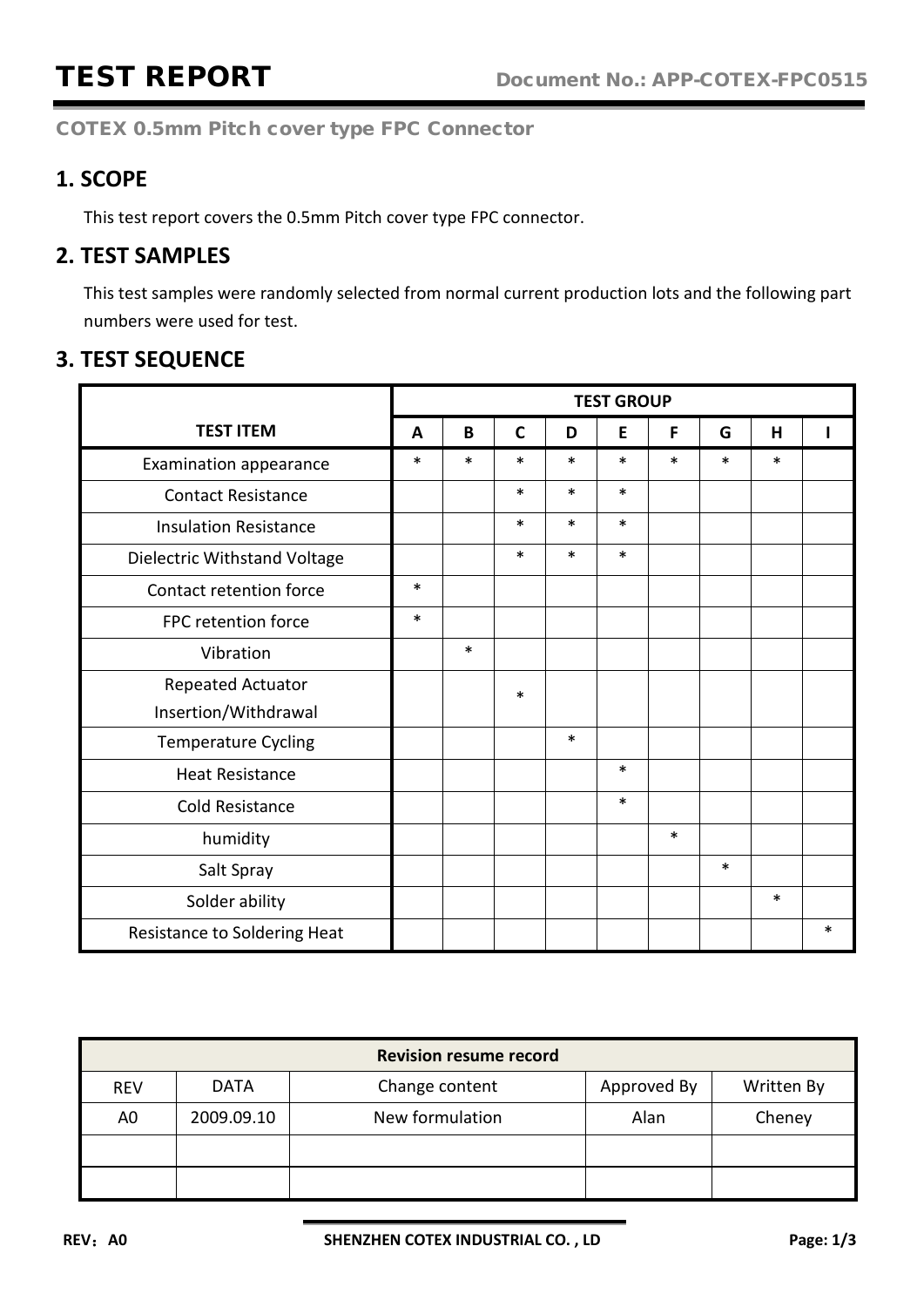## **4.TEST TABLE**

| <b>GROUP</b> | <b>TEST ITEM</b>                          | <b>REQUIRMENT</b>                         | DATA(MEAN)            | <b>RESULT</b> |
|--------------|-------------------------------------------|-------------------------------------------|-----------------------|---------------|
|              | <b>Examination appearance</b>             | No Breakdown                              | OK                    | Pass          |
|              | Contact retention force                   | 0.1kgf Min                                | $0.2$ <sub>kg</sub> f | Pass          |
| A            | FPC retention force                       | 0.03kgf/pin Min                           | $0.04$ kgf            | Pass          |
|              | <b>Examination appearance</b>             | No Breakdown                              | OK                    | Pass          |
|              | Examination appearance                    | No Breakdown                              | OK                    | Pass          |
| B            | Vibration                                 | <b>Contact Resistance:</b><br>100 mΩ Max. | $22m\Omega$           | Pass          |
|              | <b>Examination appearance</b>             | No Breakdown                              | OK                    | Pass          |
|              | <b>Examination appearance</b>             | No Breakdown                              | OK                    | Pass          |
|              | <b>Contact Resistance</b>                 | $100 \text{ m}\Omega$ Max.                | $12 \text{ m}\Omega$  | Pass          |
|              | <b>Insulation Resistance</b>              | 50 MΩ Min.                                | 9999 MΩ               | Pass          |
|              | Dielectric Withstand Voltage              | No Breakdown                              | OK                    | Pass          |
| $\mathbf c$  | Repeated Actuator<br>Insertion/Withdrawal | 20 cycles.                                | OK                    | Pass          |
|              | Examination appearance                    | No Breakdown.                             | OK                    | Pass          |
|              | <b>Contact Resistance</b>                 | 100 mΩ Max.                               | $17 \text{ mA}$       | Pass          |
|              | <b>Insulation Resistance</b>              | 100 MΩ Min.                               | 9999 MΩ               | Pass          |
|              | Dielectric Withstand Voltage              | No Breakdown                              | OK                    | Pass          |
|              | Examination appearance                    | No Breakdown                              | OK                    | Pass          |
|              | <b>Contact Resistance</b>                 | 100 mΩ Max.                               | $22 \text{ mA}$       | Pass          |
|              | <b>Insulation Resistance</b>              | 50 MΩ Min.                                | 9999 MΩ               | Pass          |
|              | Dielectric Withstand Voltage              | No Breakdown                              | OK                    | Pass          |
| D            | <b>Temperature Cycling</b>                | <b>Contact Resistance:</b><br>100 mΩ Max. | OK                    | Pass          |
|              | Examination appearance                    | No Breakdown                              | OK                    | Pass          |
|              | <b>Contact Resistance</b>                 | 100 mΩ Max.                               | $21m\Omega$           | Pass          |
|              | <b>Insulation Resistance</b>              | 100 MΩ Min.                               | 9999 MΩ               | Pass          |
|              | Dielectric Withstand Voltage              | No Breakdown                              | OK                    | Pass          |
|              | Examination appearance                    | No Breakdown                              | OK                    | Pass          |
| E            | <b>Contact Resistance</b>                 | 100 mΩ Max.                               | $12 \text{ m}\Omega$  | Pass          |